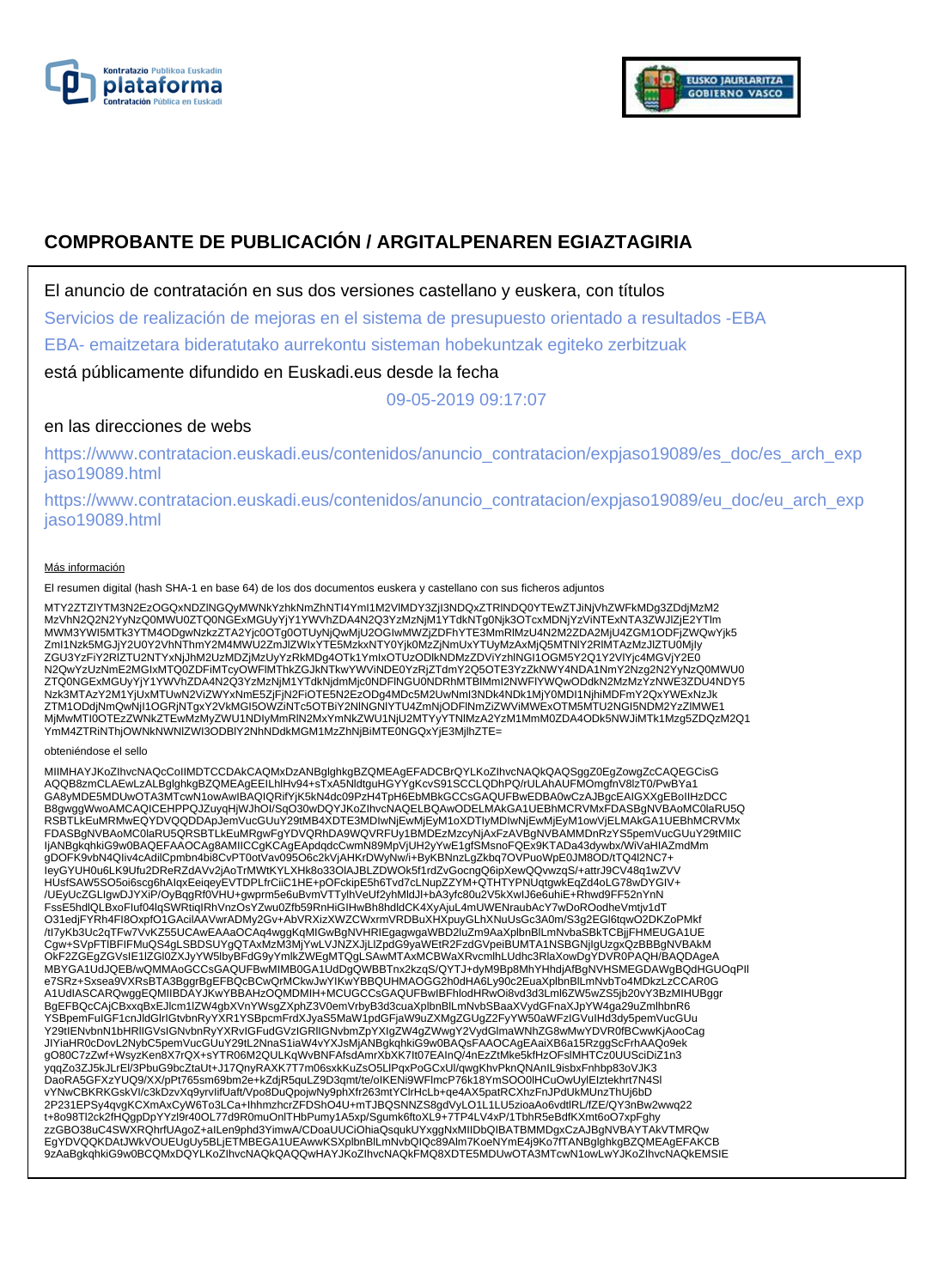



lKxFRVj+l5p71bu2jpcjeLUwVzzHlpor/PS8lewB50l/MIGJBgsqhkiG9w0BCRACLzF6MHgwdjB0BCDNdwo7pQBbrD9u8p5/pMe+<br>oe9BvllSU1baDdGPBFySGTBQMDykOjA4MQswCQYDVQQGEwJFUzEUMBIGA1UECgwLSVpFTIBFIFMuQS4xEzARBgNVBAMMCkl6ZW5w ZS5jb20CEHPPQJZuyqHjWJhOl/SqO30wDQYJKoZlhvcNAQEBBQAEgglAhuqiDbK3xnFjUH4SE/uI2QznQ71Jhhx+2rEld8SYOQwJ K1gpKJsx0U9gZ2iXh7vTM+EJpm8Hu3wa3lHtswUN1ZoaAXt/RnKlZHGal0xJw9BT5Z52u+s9ShK5flbwYx4QzCX9+THbmfV2Dsa8 LEIHnsQVINusjZFG5yHNgLV+0smoCaA42/W+nTZQAgGIsHbF5O/vNOuARciHGaEs7GMYUNoR9rJUIvY5yLLNebE2aa6Inuy2/egG +SQODECEVPyDTX06oLyWvypBBvBq+RalRHIXVSVYSJtlsmLz1lcNzjk3QRv9cBmSTINNfw6YtFWdeg68m4y417F4Yz4/vtPr/cWB IXFwu1hwDc8mxKt8qNLvjutA3wC9rhINgqt18vUaXVHNilzqB3rGB4OTA7qNkFFB+R+uz1d3a4Fg+V1oC8yQLw8WSVKS0iCWB6gy<br>eFMbB7oxHukOUP2iPp8FOo5aeTPNGSav8UpJvX+1JI2RGBwwwU9aZd9TH+N3f9K6RZFOghNqAOuP9wA2zWZ2ePG8rB+eQCRt4uLv v2P5Vtg3tdAKbxU1e34jVlrZL4WqQHjw1ORP2RFLne/UUYVTIrJJA59nFNHoJlZtdBAfv3hV0nuJLVWzJVV2C6vn4/AcQFQ0XQzi /yx3ux5zFXL+xexEqVSYpeO2mzYz0g/KKg0jvv0=

Kontratuaren iragarkia, gaztelaniaz eta eskaraz, izenburuekin

Servicios de realización de meioras en el sistema de presupuesto orientado a resultados -EBA EBA- emaitzetara bideratutako aurrekontu sisteman hobekuntzak egiteko zerbitzuak

Euskadi.eus webgunean argitaratzen da data honetatik

2019-05-09 09:17:07

# web hauen helbideetan

https://www.contratacion.euskadi.eus/contenidos/anuncio\_contratacion/expjaso19089/es\_doc/es\_arch\_exp jaso19089.html

https://www.contratacion.euskadi.eus/contenidos/anuncio\_contratacion/expjaso19089/eu\_doc/eu\_arch\_exp iaso19089.html

## Informazio gehiago

Bi dokumentuen (euskara eta gaztelania) laburpen digitala (hash SHA-1, 64 oinarriarekin), erantsitako fitxategiekin

MTY2ZTZIYTM3N2EzOGQxNDZINGQvMWNkYzhkNmZhNTI4YmI1M2VIMDY3Zil3NDQxZTRINDQ0YTEwZTJiNiVhZWFkMDa3ZDdiMzM2 Zml1Nzk5MGJjY2U0Y2VhNThmY2M4MWU2ZmJlZWlxYTE5MzkxNTY0Yjk0MzZjNmUxYTUyMzAxMjQ5MTNIY2RlMTAzMzJlZTU0Mjly ZGU3YzFiY2RIZTU2NTYxNjJhM2UzMDZjMzUyYzRkMDg4OTk1YmlxOTUzODlkNDMzZDViYzhlNGI1OGM5Y2Q1Y2VlYjc4MGVjY2E0 N2QwYzUzNmE2MGIxMTQ0ZDFiMTcyOWFIMThkZGJkNTkwYWViNDE0YzRjZTdmY2Q5OTE3YzZkNWY4NDA1NmY2Nzg2N2YyNzQ0MWU0 ZTQ0NGExMGUyYjY1YWVhZDA4N2Q3YzMzNjM1YTdkNjdmMjc0NDFINGU0NDRhMTBIMmI2NWFIYWQwODdkN2MzMzYzNWE3ZDU4NDY5 Nzk3MTAzY2M1YjUxMTUwN2ViZWYxNmE5ZjFjN2FiOTE5N2EzODg4MDc5M2UwNmI3NDk4NDk1MjY0MDI1NjhiMDFmY2QxYWExNzJk<br>ZTM1ODdjNmQwNjI1OGRjNTgxY2VkMGI5OWZiNTc5OTBiY2NINGNIYTU4ZmNjODFINmZiZWViMWExOTM5MTU2NGI5NDM2YzZIMWE1 LIKIN VOOTEZZWINKZTEWMZMVZWU1NDIyMmRIN2MxYmNkZWU1NjU2MTYyYTNIMzA2YzM1MmM0ZDA4ODk5NWJiMTk1Mzg5ZDQzM2Q1 

denboran digitalki zigilatu zuena

zigilua lortzen

MIIMHAYJKoZIhvcNAQcCoIIMDTCCDAkCAQMxDzANBglghkgBZQMEAgEFADCBrQYLKoZIhvcNAQkQAQSggZ0EgZowgZcCAQEGCisG AQQB8zmCLAEwLzALBglghkgBZQMEAgEEILhIHv94+sTxA5NIdtguHGYYgKcvS91SCCLQDhPQ/rULAhAUFMOmgfnV8IzT0/PwBYa1 GA8yMDE5MDUwOTA3MTcwN1owAwIBAQIQRifYjK5kN4dc09PzH4TpH6EbMBkGCCsGAQUFBwEDBA0wCzAJBgcEAIGXXgEBoIIHzDCC B8gwggWwoAMCAQICEHPPQJZuyqHjWJhOI/SqO30wDQYJKoZIhvcNAQELBQAwODELMAkGA1UEBhMCRVMxFDASBgNVBAoMC0laRU5Q RSBTLkEuMRMwEQYDVQQDDApJemVucGUuY29tMB4XDTE3MDIwNjEwMjEyM1oXDTIyMDIwNjEwMjEyM1owVjELMAkGA1UEBhMCRVMx FDASBgNVBAoMC0laRU5QRSBTLkEuMRgwFgYDVQRhDA9WQVRFUy1BMDEzMzcyNjAxFzAVBgNVBAMMDnRzYS5pemVucGUuY29tMIIC<br>IjANBgkqhkiG9w0BAQEFAAOCAg8AMIICCgKCAgEApdqdcCwmN89MpVjUH2yYwE1gfSMsnoFQEx9KTADa43dywbx/WiVaHIAZmdMm HUsfSAW5SO5oi6scg6hAlqxEeiqeyEVTDPLfrCiiC1HE+pOFckipE5h6Tvd7cLNupZZYM+QTHTYPNUqtgwkEqZd4oLG78wDYGIV+ /UEyUcZGLIgwDJYXiP/OyBqgRf0VHU+gwprm5e6uBvmVTTylhVeUf2yhMldJl+bA3yfc80u2V5kXwIJ6e6uhiE+Rhwd9FF52nYnN FssE5hdlQLBxoFluf04lqSWRtiqIRhVnzOsYZwu0Zfb59RnHiGIHwBh8hdldCK4XyAjuL4mUWENraubAcY7wDoROodheVmtjv1dT O31edjFYRh4Fl8OxpfO1GAcilAAVwrADMy2Gv+AbVRXizXWZCWxrmVRDBuXHXpuyGLhXNuUsGc3A0m/S3g2EGl6tqwO2DKZoPMkf /tl7yKb3Uc2qTFw7VvKZ55UCAwEAAaOCAq4wggKqMlGwBgNVHRIEgagwgaWBD2IuZm9AaXplbnBlLmNvbaSBkTCBjjFHMEUGA1UE<br>Cgw+SVpFTIBFIFMuQS4gLSBDSUYgQTAxMzM3MjYwLVJNZXJjLlZpdG9yaWEtR2FzdGVpeiBUMTA1NSBGNjlgUzgxQzBBBgNVBAkM OKF2ZGEgZGVsIE1IZGI0ZXJyYW5lbyBFdG9yYmlkZWEgMTQgLSAwMTAxMCBWaXRvcmlhLUdhc3RlaXowDgYDVR0PAQH/BAQDAgeA